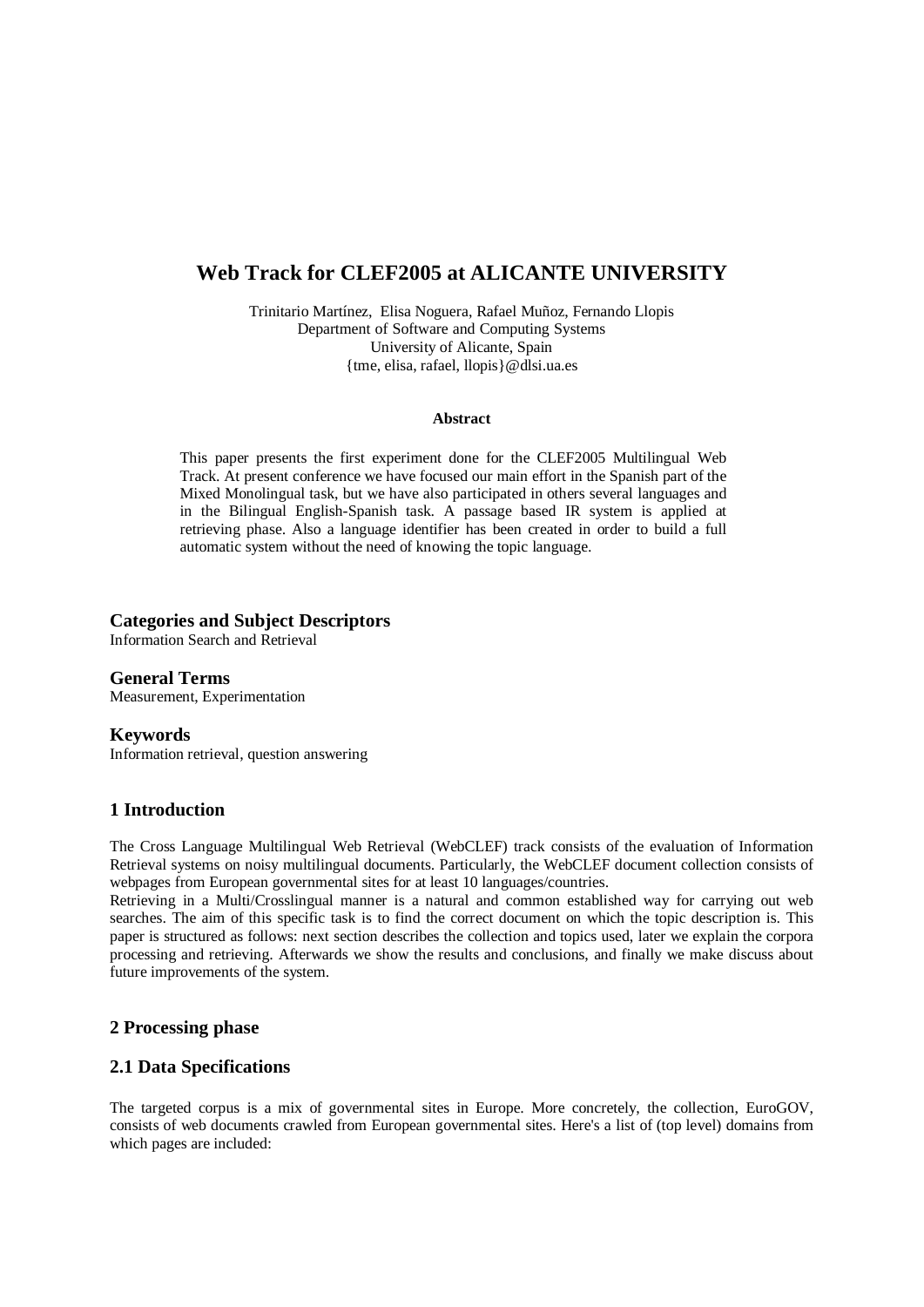at, be, cy, cz, de, dk, ee, es, fi, fr, gr, hu, ie, int, it, lt, lu, lv, mt, nl, pl, pt, ru, se, si, sk, uk

The amount of data is impressive: over 20 gigas of compressed text files containing diverse governmental information on multiple types, such us HTML, ZIP, DOC and PDF format. Documents are gathered in a pseudo-XML format, storing domain, url, id, md5 signature, type (html, doc, pdf…) and data (in binary or text format). This corpus has been very controversial, and finally just html documents were designed to be retrieved by organizers.

# **2.2 Data Preprocessing**

At our first participation in this kind of competitions, we have focused our efforts in Spanish monolingual queries, and have made some others symbolic approaches. We have divided the corpus by language. This is required in order to not managing the whole amount of data.

Once html files are extracted from the corpuss:

- 1. Firstly, META labels are collected from the files. Specifically, *title* and *keywords* labels are saved for the retrieval phase.
- 2. Second step consists of replacing HTML code by its equivalent, as for example " $\&$ raquo;" $\&$  ">".
- 3. Thirdly, regular expressions are used in order to remove special tags, obtaining a plane text.
- 4. At the end of the process, id, keywords, title and plane text of each document are stored in sgml files in order to conform a correct input for the Information Retrieval system (Trec format).



We also have developed a language identifier with the purpose of fully automating the Mixed Monolingual process.

In addition to this, we had built up one specific module to extract pdf, doc and zip files from EuroGOV, but this has not been used because organizers decided do not retrieving this files types.

# **2.3 Topic creation**

As this has been the first Multilingual Retrieval Track at CLEF, topics have been developed by participants.

Queries are based on a collection of 547 multilingual topics. These are classified in two categories:

- Ø Home Page finding: a homepage web is searched (i.e. [www.dlsi.ua.es\).](http://www.dlsi.ua.es).)
- Ø Named Page finding: a specific non-homepage is searched in this case (i.e. [http://www.dlsi.ua.es/cgi](http://www.dlsi.ua.es/cgi-)bin/wwwadm/personal.cgi?id=eng&nom=rafael&tipus=pdi).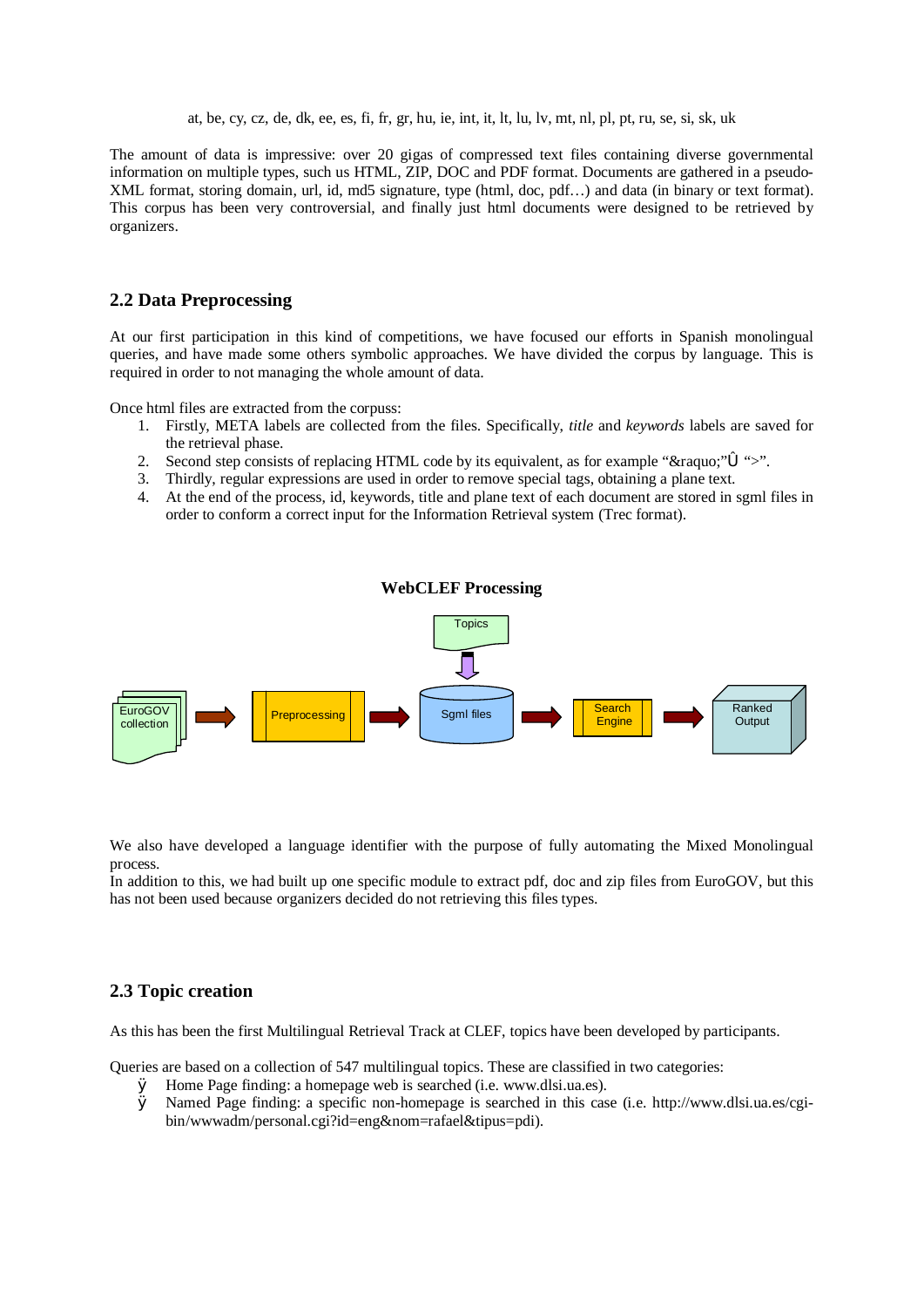At this phase, we created 30 monolingual known-item topics (15 named-page and 15 home page topics) in Spanish.

We also detected identical or similar pages in the collection by the use of search engines, and also by manual searches through the corpuss in order to produce consistent and well-formed topics. Also an English translation of the topic statement is provided with the purpose of being used in the multilingual task. For example, if we have a topic with this title:

#### *Presidente del gobierno*

In the traduction, the *Spanish* adjective is added to make more precise the future search through the whole corpuss:

#### *Spanish government president*

We developed several topics with .PDF and .DOC files which were finally discarded by organizers because of some participants found some problems with these formats at extraction text task.

#### **2.4 Retrieving phase: IR-n system**

IR-n is a passage retrieval system (RP). RP systems [6] locate in contiguous fragment of text (passages) and boost IR field by proposing a set of solutions to tradicional IR systems common problems. One of the main advantages of these systems is that they allow us to determine not only if a document is relevant or not, but also the detection of the relevant part of the document.

IR-n system uses the sentences as atoms with the aim to define the passages. The passages are usually composed of a fixed number of sentences. This number has a great dependency of the targeted collection. Furthermore, IRn system uses overlapping passages in order to avoid that some documents cannot be considered relevant if words of the question appear in adjacent passages.

For every language, the resources used were provided by the CLEF organizers (http://www.unine.ch/info/clef). There are stemmers and stopword lists for all languages, with the lack of Danish and Dutch stemmers.

IR-n system allows the use of distinct similarity measures (Ex. Okapi [7]). This involves an advantage, so that, in each task is used the best similarity measure.

With the aim of being able to indexing the documents in html format, indexing module has been modified to consider the tags *title* and *keywords*. The words which are in these labels have more weight than the words of the rest of the document in order to increase the value of the documents which have words of the query in the labels than the rest one.

According to others IR systems, IR-n system uses different techniques of the query expansion. Previous researches [8] have showed that the approaches get better results when they are based on passages and in the complete document.

Finally, this year for the adhoc task has been implemented a technique called combined passages [9]. It applies fusion methods, which are used in multilingual tasks to combine results with the different size of passages.

### **3 WebCLEF Tasks**

Although we have focused our brief in the Spanish competition, others languages have been taken into account. The targeted languages have been:

Mixed Monolingual task: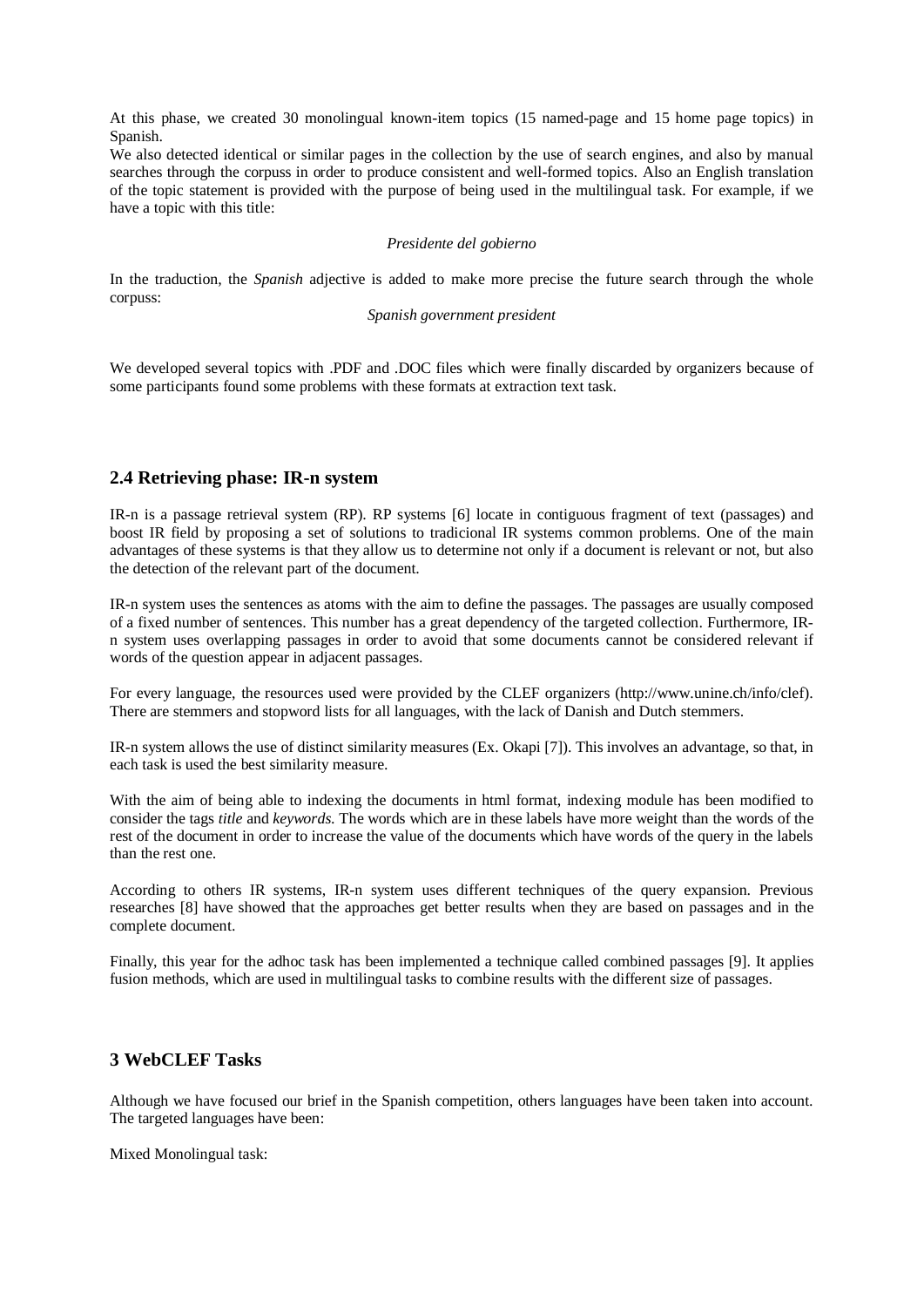- Ø Danish
- Ø Spanish
- Ø Dutch
- Ø German
- Ø English
- Ø Portuguese

Bilingual task:

Ø English - Spanish

# **3.1 Mixed Monolingual task**

For the monolingual task, topics have been divided by language so that they are individually processed by the system. The specific results are finally merged in a results file.



Note that other languages topics, like Hungarian, Polish, French, Greek, Icelandic and Russian where not taken into account because we have not resources of these languages.

# **3.1.1 Language identification**

As a baseline run, we have developed a language detector in order to automatically distinguish the correct language of the topic. In particular, our language detector has this general bases:

- Ø Dictionary based (joined dictionaries, specific per-language stopwords)
- Ø Characterised part-of-word terminology (i.e. "ção" in the case of Portuguese)
- $\varnothing$  Specific governmental terminology (i.e. "administration" in the case of English)

This philosophy gave us a good response in Spanish, English, Portuguese and Danish. Lamentably, Dutch and German are too much similar, and the system becomes occasionally erroneous. We have not reliable experience with these languages.

Once language topics were identified, they were separately stored in different files and run with the specific part of the EuroGOV corpus. By this way, a faster response of the system is obtained than when whole corpus is taken.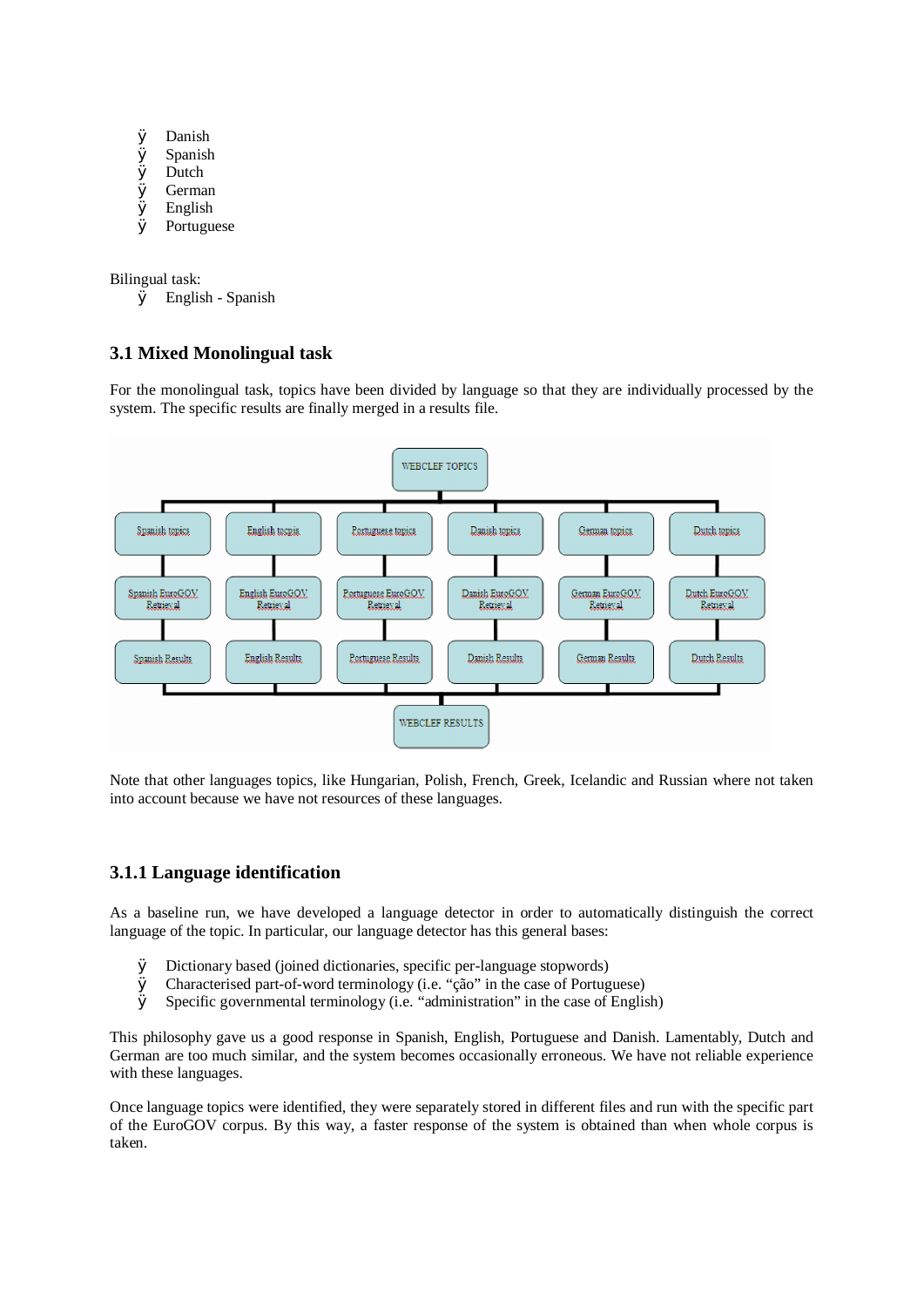| Language   | # Corrects | # Incorrects |
|------------|------------|--------------|
| Spanish    | 134        |              |
| English    | 117        |              |
| Portuguese | 56         |              |
| Dutch      | 52         | 15           |
| German     |            |              |
| Danish     |            |              |

Table 1: Language identification stadistics

As statistical results, just to mention that the language identificator could not was capable of determinate the language of seven topics from the Spanish, English, Portuguese, Dutch, German and Danish set. The rest of languages (87 topics) were not taken into account because they were not later processed by the IR system.

# **3.2 BiEnEs task**

The BiEnEs (Bilingual English-Spanish) task consists of carrying out searches in the Spanish corpuss of EuroGOV from topics written in English. Our automatic approach has been performed by a merging of three different on-line translators. The main idea is that the more common word is, the higher relevancy has. The used translators have been Freetranslator<sup>1</sup>, BabelFish<sup>2</sup> and InterTran<sup>3</sup>. An example of this is shown in next picture:



<sup>&</sup>lt;sup>1</sup><http://www.freetranslation.com/><br><sup>2</sup><http://world.altavista.com/>

<sup>&</sup>lt;sup>3</sup> <http://www.tranexp.com/win/itserver.htm>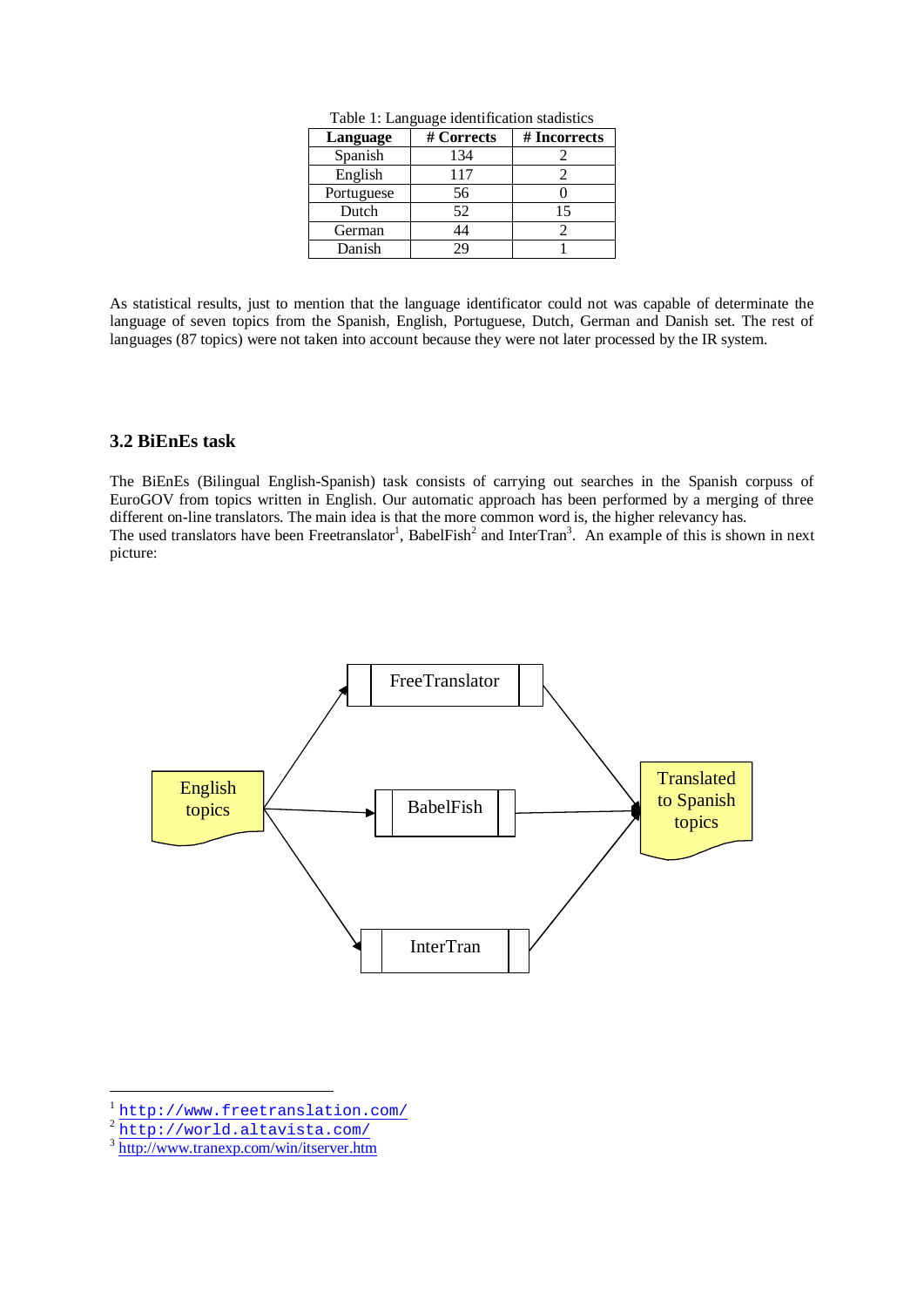# **4. Results**

# **4.1 Monolingual task results**

In the process of our first experiment at WEBClef2005, we have focused on the Spanish Topics part of the Mixed Monolingual task. Also to mention Spanish Topics is the greater subset of the topic set. So, this is an important part of the task. We also have been doing experiments with other five languages: Danish, German, English, Dutch and Portuguese. On next table, averages at 1, 5, 10, 20 and 50 are shown, as the MRR too. The last column shows the difference between our system and the average results.

|          | Aver. At 1 | Aver. at 5 | Aver. at 10 | Aver. at 20 | 00<br>Aver. at 50 | <b>MRR</b> | Dif        |
|----------|------------|------------|-------------|-------------|-------------------|------------|------------|
| Language |            |            |             |             |                   |            |            |
| ES       | 0.1716     | 0.3134     | 0.3433      | 0.3731      | 0.4328            | 0.2377     | $+4.4261$  |
| DA       | 0.0333     | 0.0667     | 0.0667      | 0.0667      | 0.0667            | 0.0500     | $-4,082$   |
| DE       | 0.1579     | 0.2105     | 0.2632      | 0.3158      | 0.3158            | 0.1907     | $-9.4245$  |
| EN       | 0.0496     | 0.0744     | 0.0826      | 0.0826      | 0.0909            | 0.0614     | $-15,2636$ |
| NL       | 0.1356     | 0.1525     | 0.1525      | 0.1695      | 0.1695            | 0.1451     | $-9.4245$  |
| PT       | 0.0508     | 0.1695     | 0.1695      | 0.2034      | 0.2712            | 0.0833     | $-6,2003$  |

Table 2: Mixed Monolingual official results per language

On next table, results of the application of the automatic language detection at the Mixed Monolingual task are shown. Obviously, results are lower than previous, and give us an idea about how a mechanized system would response. Accidentally, one erroneous topic numeration run was submitted, but later another run was made. Finally, results are shown:

| Table 3: Mixed Monolingual with automatic language detection results per language |  |  |
|-----------------------------------------------------------------------------------|--|--|
|                                                                                   |  |  |

| Language  | Aver. at 1 | Aver. at 5 | Aver. at 10 | Aver. at 20 | Aver. at 50 | <b>MRR</b> |
|-----------|------------|------------|-------------|-------------|-------------|------------|
| ES        | 0.1343     | 0.2612     | 0.3134      | 0.3582      | 0.4104      | 0.1995     |
| DA        | 0.0333     | 0.0667     | 0.0667      | 0.0667      | 0.0667      | 0.0500     |
| DE        | 0.0702     | 0.1053     | 0.1579      | 0.2105      | 0.2105      | 0.0942     |
| EN        | 0.0496     | 0.0744     | 0.0826      | 0.0826      | 0.0909      | 0.0614     |
| NL        | 0.0847     | 0.1017     | 0.1017      | 0.1186      | 0.1186      | 0.0943     |
| <b>PT</b> | 0.0508     | 0.0847     | 0.1017      | 0.1525      | 0.2203      | 0.0656     |

#### **4.2 Bilingual English-Spanish results**

Clearly, results obtained at this task are influenced by the results of the Spanish Monolingual task and also by the association of the three mentioned translators.

Table 4: Bilingual English-Spanish task

| racio il pilinguai miglion opalion assa |            |                          |               |             |        |           |
|-----------------------------------------|------------|--------------------------|---------------|-------------|--------|-----------|
| Aver. at i                              | Aver. at 5 | $\sim$ Aver. at 10 $\pm$ | Aver. at $20$ | Aver. at 50 | MRR    | Dif       |
| 0.0299                                  | 0.0522     | 0.0597                   | 0.0746        | 0.0970      | 0.0395 | $-2,5028$ |

### **5 Conclusions**

In this paper we have presented the first version of our system at the Multilingual Web Track at CLEF. We have targeted the Mixed Monolingual Task, concretely Spanish, Danish, Dutch, German, English and Portuguese languages. At Spanish, we are above the average, whilst at other languages the system has a lower performance (we have never worked before with Danish nor Dutch). More time would be desirable in order to finish the whole system, and tuning it.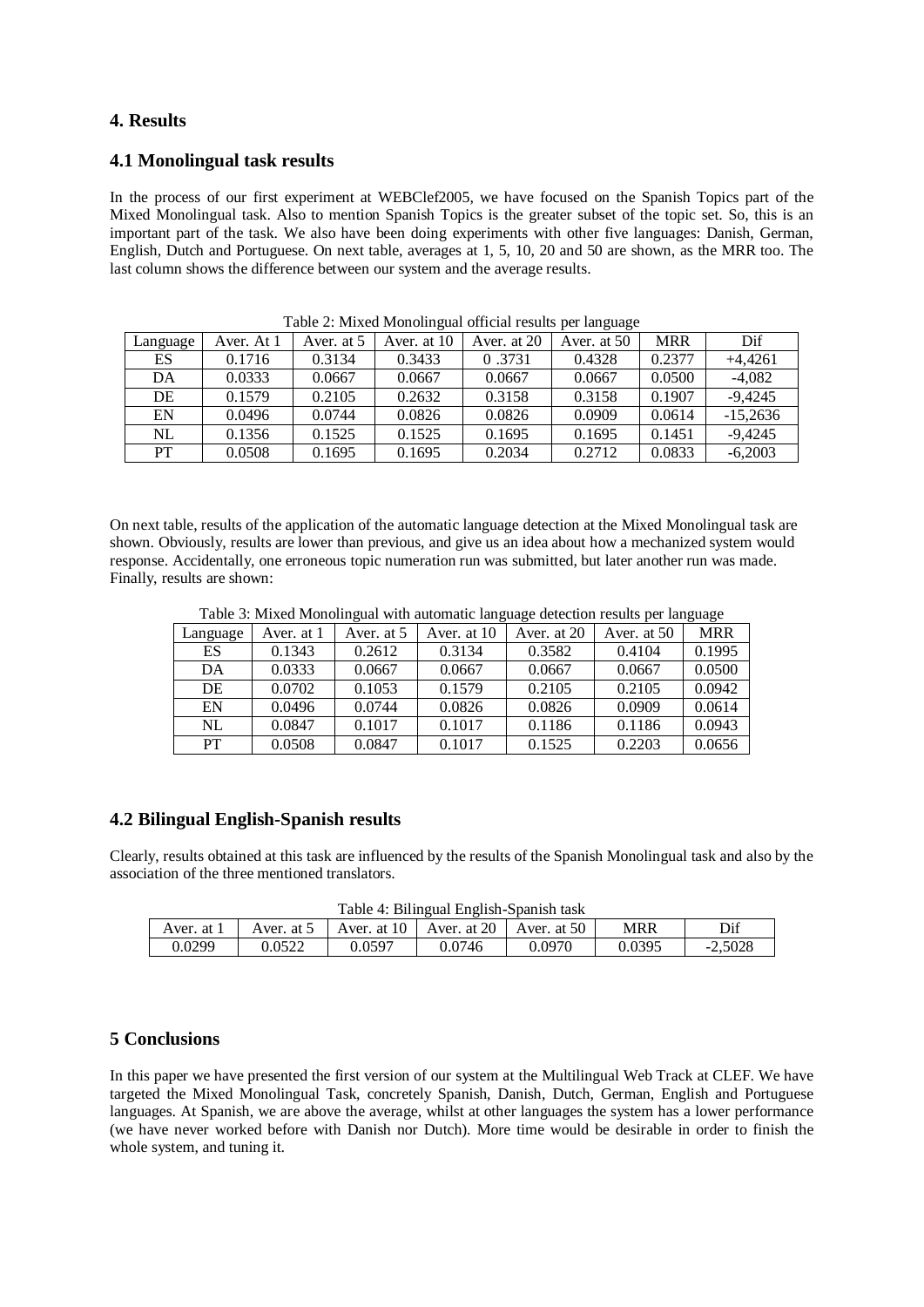At the automatic language detection process, we lack of the need of a better language detector. The one used here has been a fast developed attempt, but not perfect.

At the Bilingual English to Spanish task, the conclusion is clear: general purpose translator is not a good tool to be used here, due to the fact that the retrieving collection is focused in a determined scope like governmental processes are. Our 3-translator association works better than one translator in its own, but this is not the ideal solution, and we consider the requirement of a specialized translator a must.

Finally, sometimes we have found that Keywords tags extracted from EuroGOV corpuss were adding noise to the system, because some HTML document can have several governmental scope keywords. This is why they are not working perfectly and getting in worse results.

### **6 Future works**

A way to improve our proposed system in future would be to extend our Mixed Monolingual task in order to include missing languages at this participation (Hungarian, Polish, French, Greek, Icelandic and Russian). Our major lack here is the necessity of resources (stemmers, stopwords lists and so on).

Another good advance would be to experiment with hyperlinks of the HTML documents of EuroGOV Collection, storing them and establishing some kind of relation between web pages. Also a little extraction of the link text string can add more information to retrieve.

A way to progress in automatic processing with language identification phase would be improving the present identifier in the way it could use n-grams, and some discriminatory and specific EuroGOV corpuss machine learning language acquisition would be performed.

We aim to extend the system so that Multilingual task could be fully run on next WebCLEF participation. This will require the extraction of language cues by a specific ad-hoc detector.

### **Acknowlegments**

This work has been partially supported by the Spanish Goverment (CiCYT) with grant TIC2003-07158-C04-01 and also by the Regional Tecnology Ministry of Valencia Government by means of the projects with reference GV04B-276 and GV04B-286.

# **References**

[1] Llopis, F., Muñoz, R, Noguera, E., M. Terol, R. IR-n r2: Using normalized passages. CLEF 2004

[2] Callan, J. P.: Pasaje-Level Evidence in Document Retrieval. In Proceedings of the 17th Annual Internacional Conference on Research and Development in Information Retrieval, London, UK. Springer Verlag (1994) 302- 310.

[3] WebCLEF. Cross-lingual web retrieval, 2005. <http://ilps.science.uva.nl/webclef/>

[4] WinEdt Dictionaries.<http://www.winedt.org/Dict/>

[5] Rafael M. Terol, Patricio Martínez-Barco, Fernando Llopis, Trinitario Martínez: An Application of NLP Rules to Spoken Document Segmentation Task. NLDB 2005: 376-379

[6] M. Kaskziel and J. Zobel. Passage retrieval revisited. In *Proceedings of the 20th annual International ACM Philadelphia SIGIR*, pages 178–185, 1997.

[7] Aitao Chen and Fredric C. Gey. Combining query translation and document translation in cross-language retrieval. In Carol Peters, Julio Gonzalo, Martin Braschler, and et al., editors, *4th Workshop of the Cross-Language Evaluation Forum, CLEF 2003*, Lecture notes in Computer Science, pages 108–121, Trondheim, Norway, 2003. Springer-Verlag.